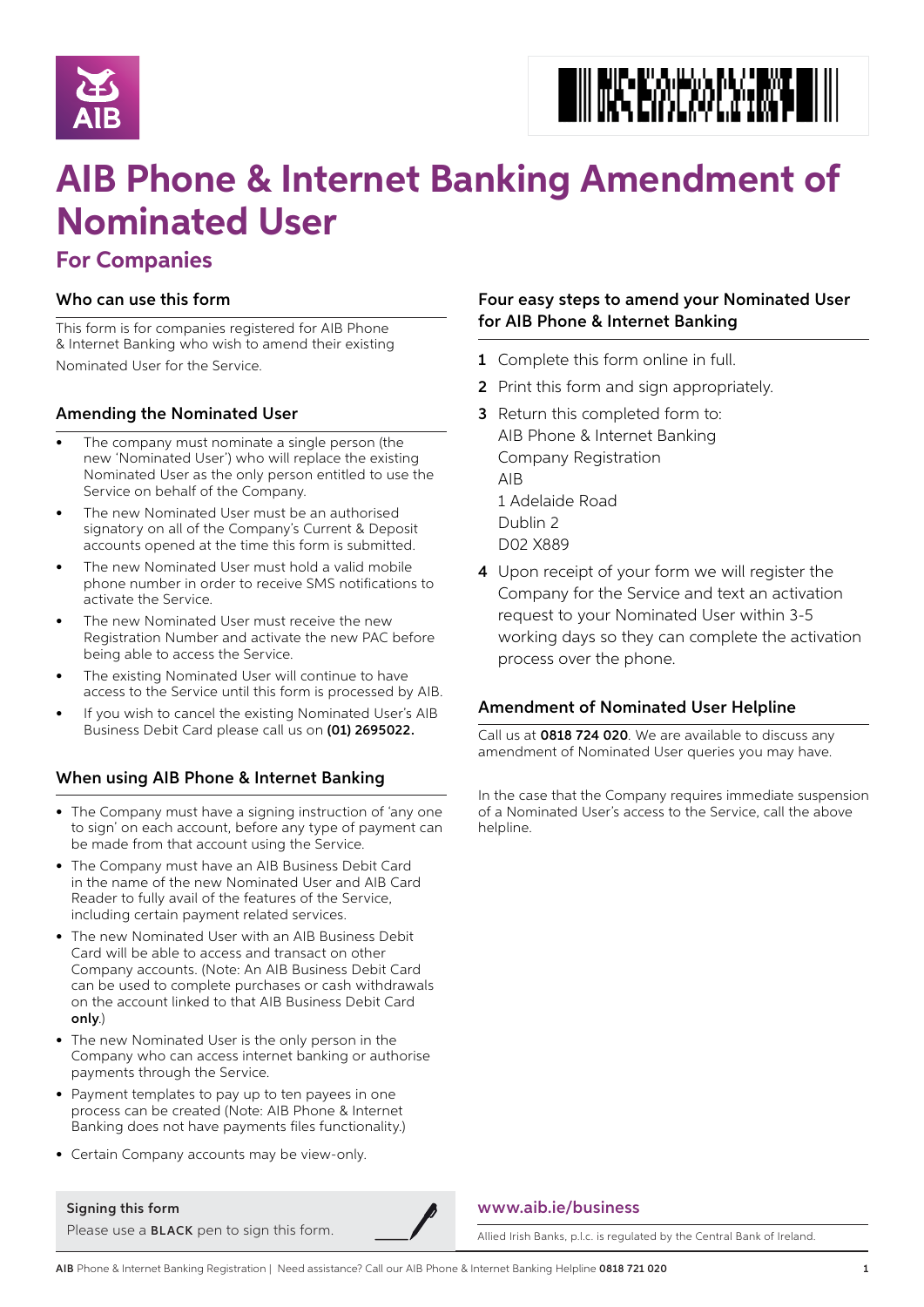# **MINE EXPERIENCE**

# Data Protection Notice

For information in relation to how we collect personal information about you, how we use it and how you can interact with us about it, see our Data Protection Notice in branches and online at https://aib.ie/dataprotection. It may change from time to time.

# Company Details

| Company Name                    |  |  |                                                          |  |  |  |  |  |  |  |  |  |  |  |
|---------------------------------|--|--|----------------------------------------------------------|--|--|--|--|--|--|--|--|--|--|--|
| <b>IBAN</b>                     |  |  |                                                          |  |  |  |  |  |  |  |  |  |  |  |
|                                 |  |  | Please provide details of one account the Company holds. |  |  |  |  |  |  |  |  |  |  |  |
| Existing Nominated<br>User Name |  |  |                                                          |  |  |  |  |  |  |  |  |  |  |  |

# Amendment of Nominated User

By signing this form, the Company authorises the following person (who is a signatory on all current and deposit accounts of the Company) to be its new Nominated User and to access, and where appropriate, to execute transactions on accounts on behalf of the Company in accordance with the Terms and Conditions for AIB Phone & Internet Banking (the 'Conditions'). The Company also confirms that:

- i an activation request in relation to the Company's AIB Phone & Internet Banking profile should be issued directly to this Nominated User via the mobile phone number set out below;
- ii in order to complete the Amendment of Nominated User process and activate the Company's AIB Phone & Internet Banking profile, the new Nominated User will have to create a Personal Access Code ('PAC') using AIB's PAC activation service; and
- iii the new Nominated User will replace the existing Nominated User as the only person entitled to use the Service on behalf of the Company.

#### The fields below are mandatory. Please use block capitals to complete.

| New Nominated<br>User Name |  |  |  |  |  |  |  |  |  |  |  |  |  |  |  |  |
|----------------------------|--|--|--|--|--|--|--|--|--|--|--|--|--|--|--|--|
| Mobile                     |  |  |  |  |  |  |  |  |  |  |  |  |  |  |  |  |
| Email                      |  |  |  |  |  |  |  |  |  |  |  |  |  |  |  |  |
|                            |  |  |  |  |  |  |  |  |  |  |  |  |  |  |  |  |

Your existing Nominated User may have added Payees to the Company's AIB Phone & Internet Banking profile, including Credit Card and/or Bill Payments. Please note that future payments to these saved Payees don't require further authentication using an AIB Business Debit Card in the name of the new Nominated User, and AIB Card Reader.

Would you like the Payees to remain saved for the new Nominated User?

| YASI | ź |
|------|---|
|------|---|

**AIB foreign currency accounts held by the Company can be added manually by the new Nominated User. However transactions are not available to foreign currency accounts via AIB Phone & Internet Banking.**

| New Nominated User's Signature |      |     |       |      |
|--------------------------------|------|-----|-------|------|
|                                | Date | Day | Month | Year |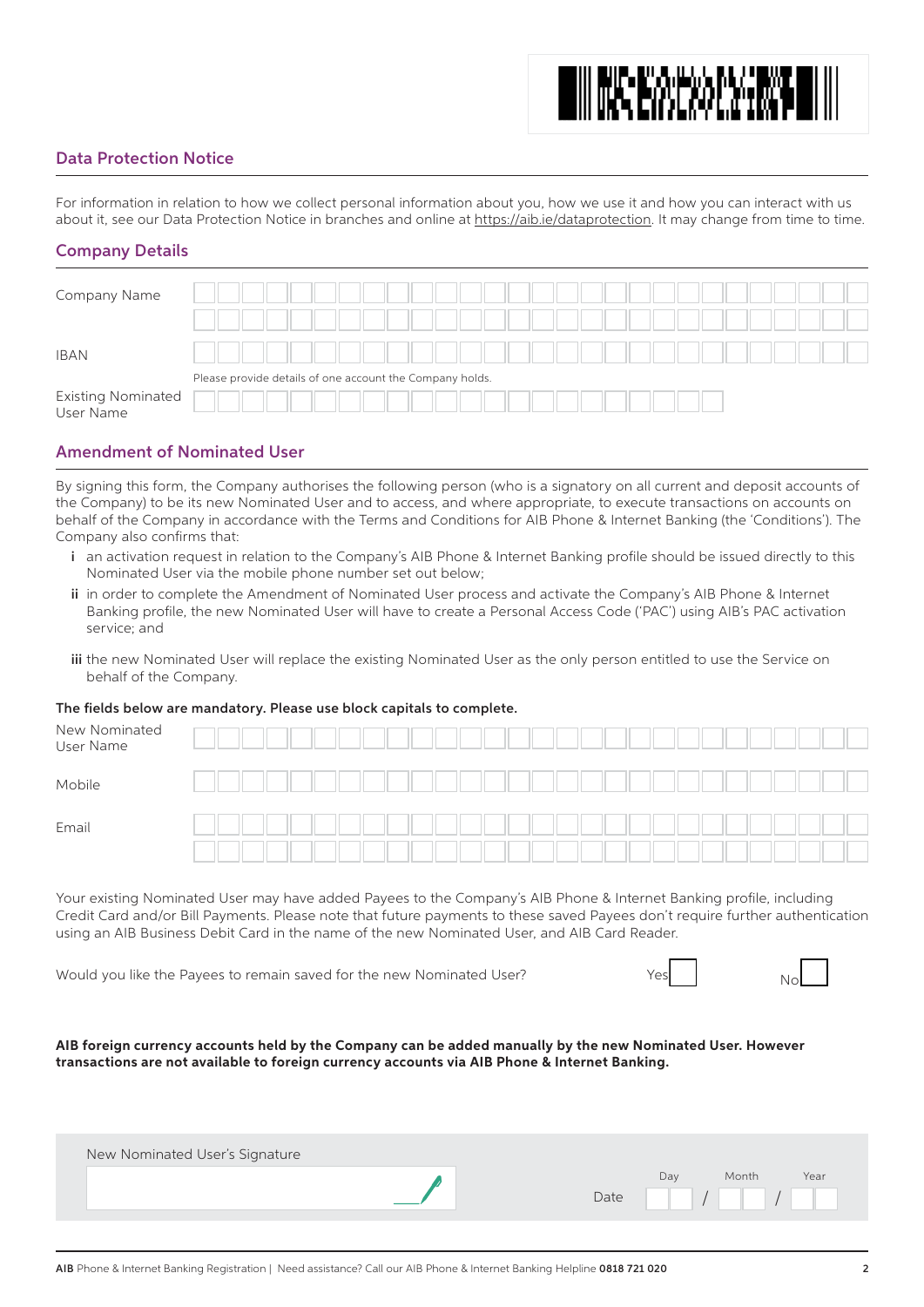# AIB Business Debit Card - New Nominated User

This page must be completed and signed if the Company is applying for an AIB Business Debit Card for the new Nominated User.

If the new Nominated User you have named in the 'Amendment of Nominated User' section already has an AIB Business Debit Card on your Company account you can skip the AIB Business Debit Card Application section below and move onto the Confirmation and Declaration section (page 6).

If not and you would like your Nominated User to have an AIB Business Debit Card, you can apply below.

**If you do not want your Nominated User to have an AIB Business Debit Card, you can also skip the AIB Business Debit Card Application section below and move onto the Confirmation and Declaration section (page 6), but please be aware that to fully avail of the features of AIB Phone & Internet Banking, including certain payment related services, the Company must have an AIB Business Debit Card in the name of the new Nominated User and an AIB Card Reader.**

# AIB Business Debit Card Application

This must be completed by the person the Company is authorising to be the Authorised User of an AIB Business Debit Card.

| Authorised User<br>Name                 | Mr<br>Ms<br>Mrsl<br>Each Authorised User must be an authorised signatory on the Account and must be permitted to effect transactions on the<br>account linked to the AIB Business Debit Card without needing a second person's authority, this means that the mandate on the Account<br>must be 'any one to sign'.                                                                                                                                         |  |  |  |  |  |  |  |  |  |  |  |  |  |  |
|-----------------------------------------|------------------------------------------------------------------------------------------------------------------------------------------------------------------------------------------------------------------------------------------------------------------------------------------------------------------------------------------------------------------------------------------------------------------------------------------------------------|--|--|--|--|--|--|--|--|--|--|--|--|--|--|
|                                         | To apply for a Debit Card on this form, the Authorised User for the AIB Business Debit Card must also be the Nominated<br>User for AIB Phone & Internet Banking.<br>The Authorised User will only be able to complete purchases or cash withdrawals using the card on the account linked to the AIB<br>Business Debit Card. However he/she, as Nominated User, may be able to access and transact on other accounts using<br>AIB Phone & Internet Banking. |  |  |  |  |  |  |  |  |  |  |  |  |  |  |
| Name to appear<br>on Debit Card         | No more than 21 characters.                                                                                                                                                                                                                                                                                                                                                                                                                                |  |  |  |  |  |  |  |  |  |  |  |  |  |  |
| <b>Business Current</b><br>Account IBAN | This is the bank account that you would like the AIB Business Debit Card to be issued on (the 'Account'). This must be a current account.                                                                                                                                                                                                                                                                                                                  |  |  |  |  |  |  |  |  |  |  |  |  |  |  |

I agree that I will use the AIB Business Debit Card solely for the business purposes of the Company and I confirm that I have received, read and understood the AIB Debit Card Terms and Conditions of Use.

| Authorised User's Signature |      |     |       |      |
|-----------------------------|------|-----|-------|------|
|                             | Date | Day | Month | Year |

# AIB Business Debit Card - Existing Nominated User

If you wish to cancel the existing Nominated User's AIB Business Debit Card, please call us on (01) 2695022.

Please note that if the AIB Business Debit Card is cancelled before this form is processed by AIB, the existing Nominated User will continue to have access to AIB Phone & Internet Banking, but may not be able to fully avail of the features of the Service, including certain payment related services.

If the existing Nominated User does have an AIB Business Debit Card, and you chose not to cancel the card, the Company is aware that the Authorised User will continue to be able to complete purchases or cash withdrawals using the card on the account linked to the AIB Business Debit Card.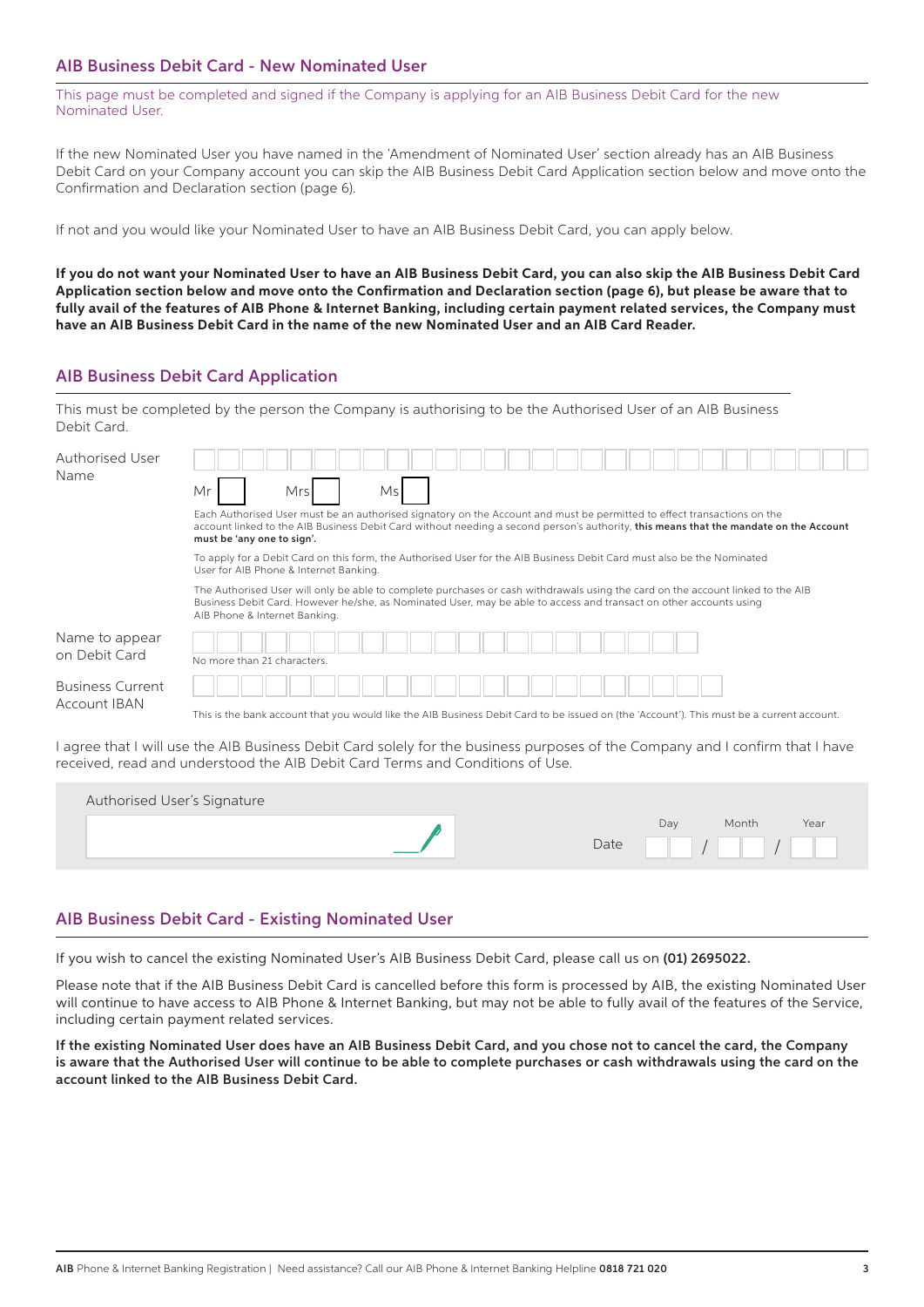| We certify that the following is a true extract of a meeting of the Board of Directors of |  |
|-------------------------------------------------------------------------------------------|--|
|-------------------------------------------------------------------------------------------|--|

|  |  | (the 'Company'). |  |  |  |  |  |  |  |  |  |  | Held on |  |  |  |  |  |
|--|--|------------------|--|--|--|--|--|--|--|--|--|--|---------|--|--|--|--|--|
|  |  |                  |  |  |  |  |  |  |  |  |  |  |         |  |  |  |  |  |
|  |  |                  |  |  |  |  |  |  |  |  |  |  |         |  |  |  |  |  |

#### (the 'Company').

- 1 The Chairperson reported to the meeting that the Company is applying to amend its Nominated User for AIB Phone & Internet Banking and that it was proposed that the Company apply for an AIB Business Debit Card for the new Nominated User.
- 2 A copy of the AIB Amendment of Nominated User form was produced at the meeting, examined and discussed. Those present at the meeting, after careful consideration, agreed that applying for an AIB Business Debit Card for the new Nominated User would be for the benefit of Company. Therefore, IT WAS RESOLVED that:
	- (i) the Company will apply for an AIB Business Debit Card to be issued in the name of the person listed as Authorised User in the AIB Business Debit Application section of the AIB Phone & Internet Banking Amendment of Nominated User Form (who must also be the Company's new Nominated User for AIB Phone

& Internet Banking) in accordance with the AIB Debit Card Terms and Conditions of Use, a copy of which was presented to the meeting;

- (ii) any two directors or a director and the company secretary are authorised to complete and submit the registration form and any documentation relating to the application for an AIB Business Debit Card;
- (iii) the AIB Business Debit Card shall remain in place unless and until it is terminated by either the Company or by AIB in accordance with the AIB Debit Card Terms and Conditions of Use.

This must be signed by the chairperson of the meeting (this person must be a director of the Company) and also signed by another director or the company secretary. The individuals who sign this certification must also sign the Confirmation and Declaration below.

| Name of Director<br>Signature                         |                      |
|-------------------------------------------------------|----------------------|
| Name of Director or<br>Company Secretary<br>Signature |                      |
| Date                                                  | Day<br>Month<br>Year |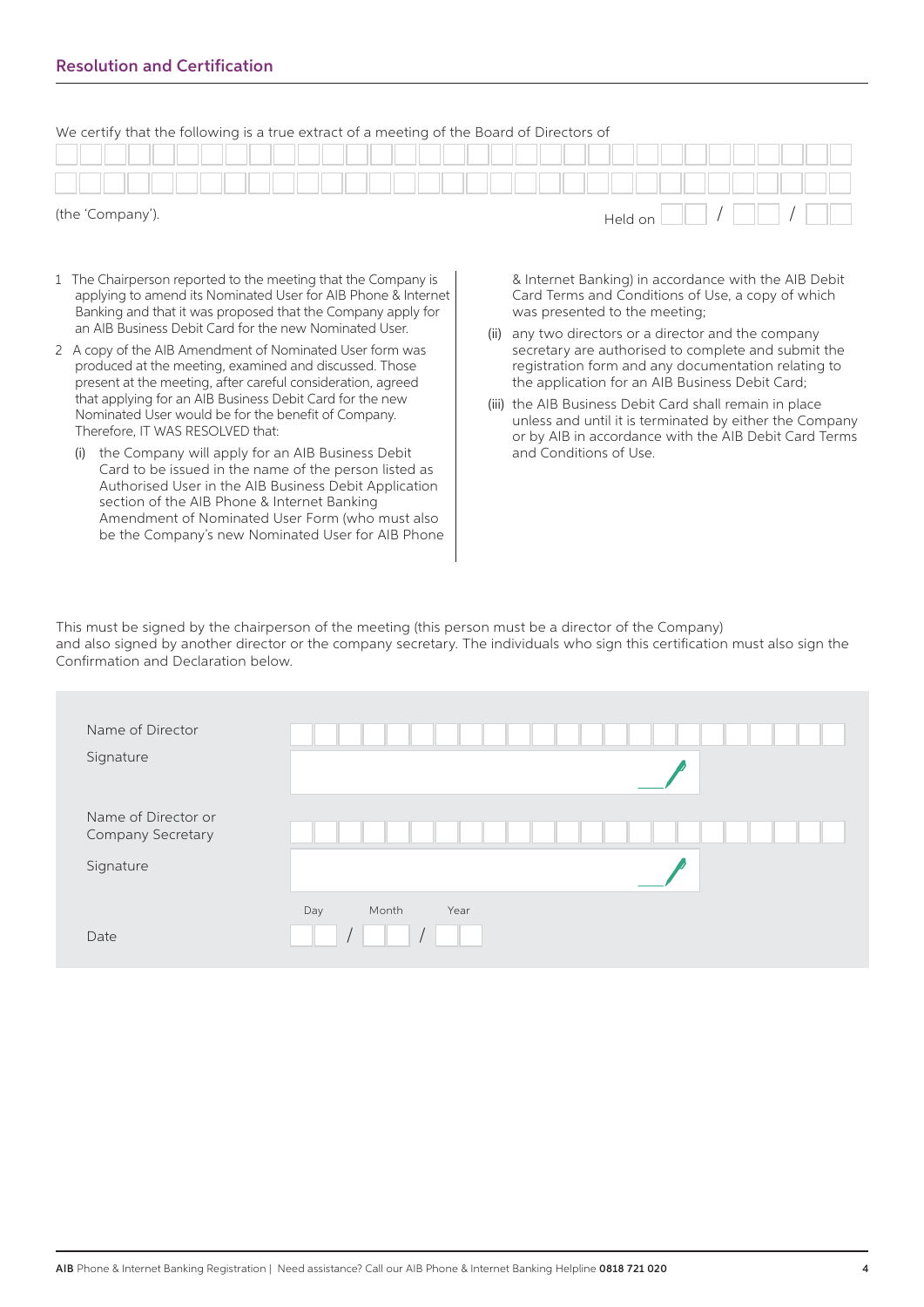# Confirmation and Declaration

Please read the following statements and sign below to indicate acceptance. We also recommend you read the AIB Terms of Business which are available at www.aib.ie

The Company:

- a) applies to amend the Nominated User of the Service;
- b) agrees and acknowledges that this form, once successfully completed and processed by AIB, will be supplemental and additional to the original AIB Phone & Internet Banking Registration form completed by the Account Holder (the "Registration Form") and any resolution provided by the Company in connection with that form;
- c) in accordance with the resolution provided in the Registration Form, confirms that the Nominated User for the Service should be amended to the person set out in this form;
- d) agrees and acknowledges that submitting this form will only amend the Nominated User provided in the Registration Form and that all other confirmations, declarations and resolutions provided by the Company in or in connection with the Registration Form will remain unchanged;
- e) agrees that if it is suspicious of any fraudulent or unauthorised use of the Service, a director of the Company will contact AIB immediately using the contact details provided in the Conditions and on our website. In such circumstances, AIB may suspend the Service until the Nominated User has been changed;
- f) confirms that all information provided in this application form is accurate and complete and acknowledges that AIB will be relying on that information in processing the application and that any errors or mistakes may cause unnecessary delays; and
- g) agrees and acknowledges that this form is subject to the Terms and Conditions for AIB Phone & Internet Banking.

Where the Company is applying for an AIB Business Debit Card, and has filled in the AIB Business Debit Card Application section and the Resolution and Certification section, the Company also:

- h) applies to AIB to issue an AIB Business Debit Card in the name of the person listed as Authorised User in the AIB Business Debit Card Application section of this form (who must also be the Company's new Nominated User for AIB Phone & Internet Banking) in accordance with the AIB Debit Card Terms and Conditions of Use;
- confirms that the AIB Debit Card Terms and Conditions of Use have been received, read, and are understood by the Company;
- j) requests AIB to issue a Personal Identification Number ('PIN') for the AIB Business Debit Card to the Authorised User;
- k) confirms that the Authorised User is also an authorised signatory on the account listed in the AIB Business Debit Card Application section of this registration form and is permitted to effect transactions on that account alone;
- permits AIB to cancel the AIB Business Debit Card if the mandate on the account listed in the AIB Business Debit Card Application section of the AIB Phone & Internet Banking Amendment of Nominated User Form ceases to be 'any one to sign';
- m) understands that the Company is liable for the payment of all transactions carried out by the Authorised User as if the transactions had been carried out by the Company;
- n) understands that if the Authorised User ceases to be an authorised signatory on the Account that the AIB Business Debit Card will remain in existence until cancelled by the Company.

Signed for and on behalf of the Company

This must be signed by two directors or a director and the company secretary.

| Name of Director<br>Signature                         |                      |
|-------------------------------------------------------|----------------------|
| Name of Director or<br>Company Secretary<br>Signature |                      |
| Date                                                  | Month<br>Day<br>Year |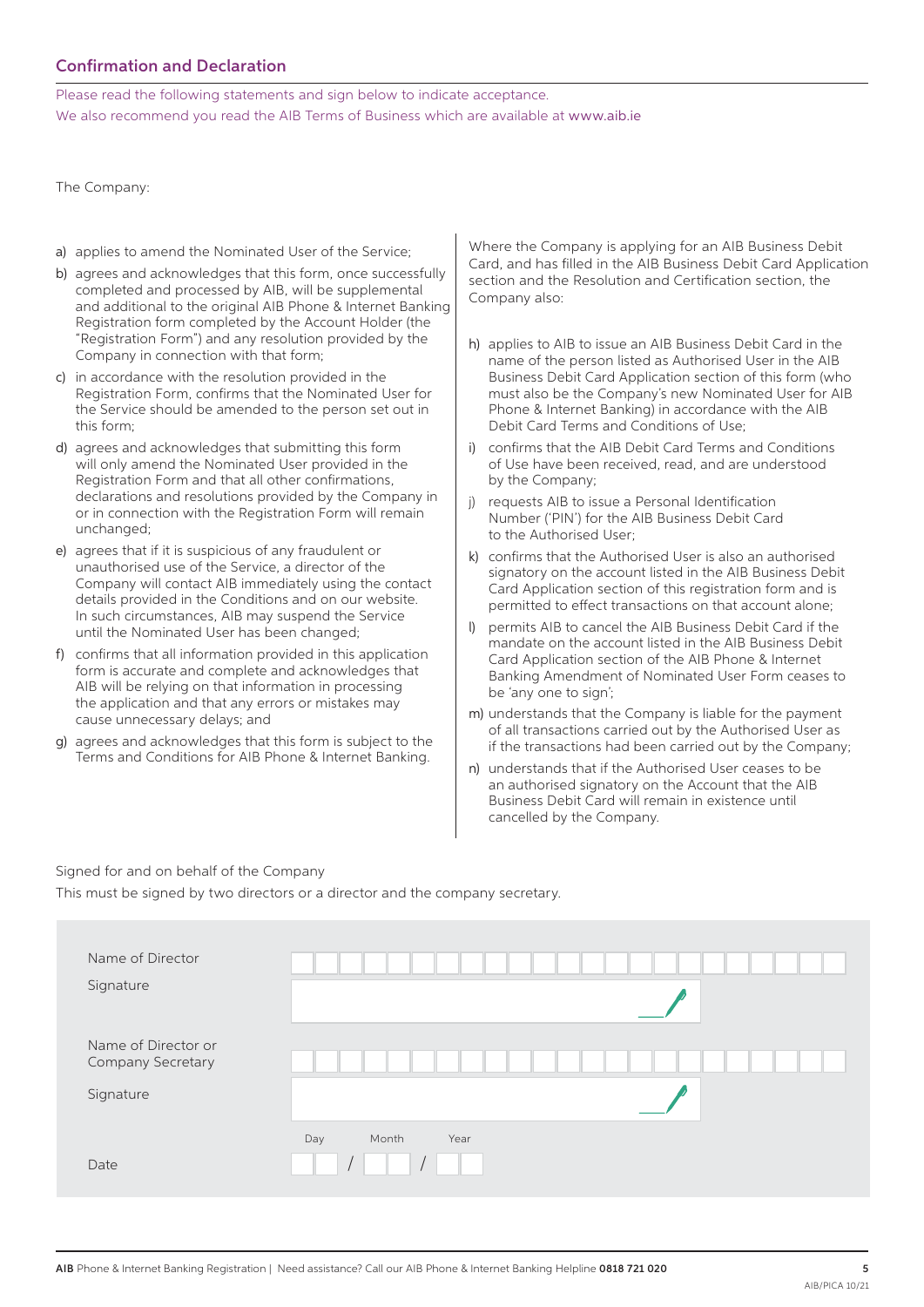# Debit Card

# Terms and Conditions of Use

Effective from 31st January 2021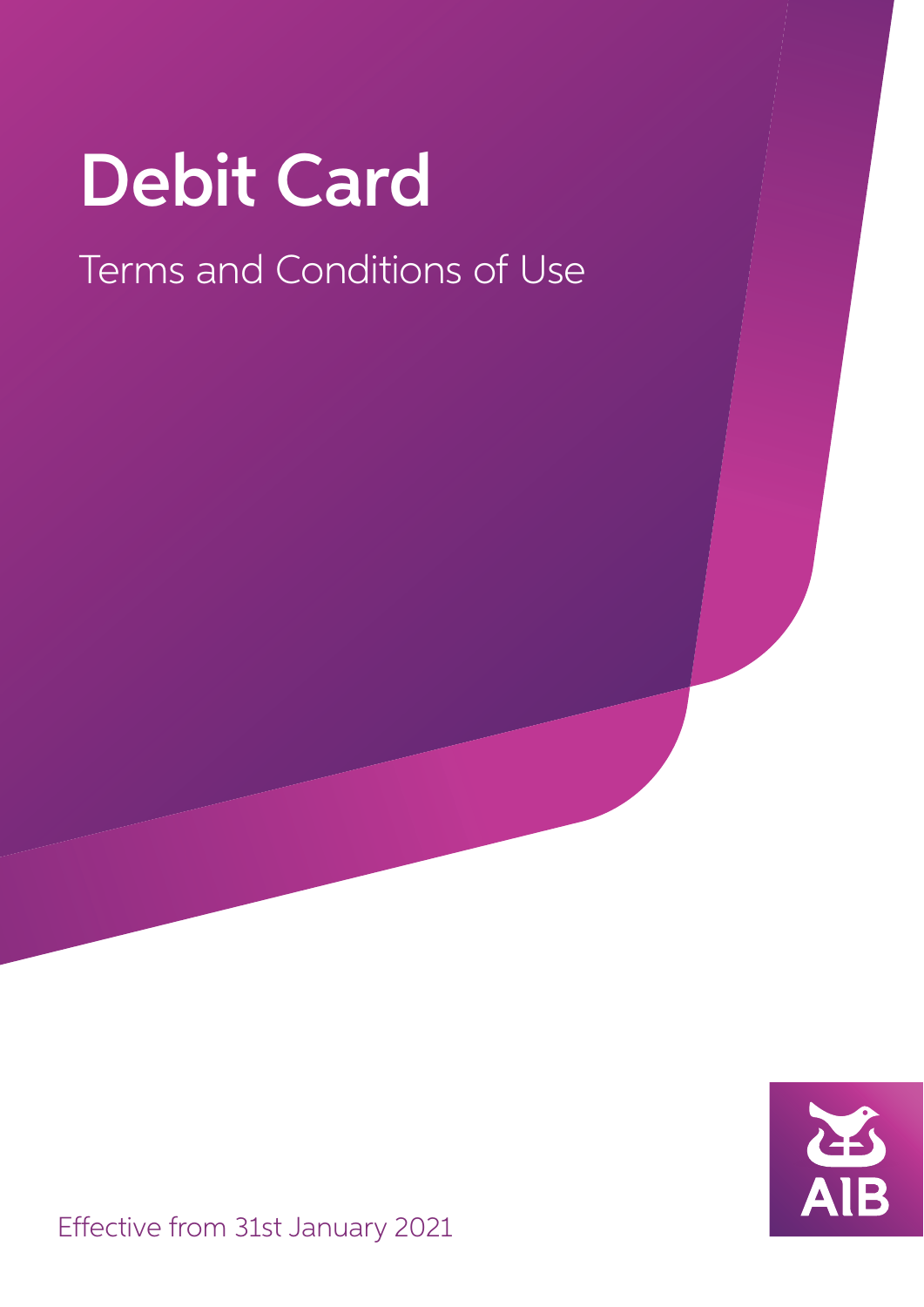# Debit Card Terms and Conditions of Use effective from 31st January 2021

# SECTION 1 - YOUR AGREEMENT

In this document, if we use words that start with a capital letter, that means the word has been defined in this 'Your Agreement' section.

This Agreement sets out:

- what you can use your Card for;
- how you can use your Card safely; and
- our responsibilities and yours.
- 1.1 When we say 'Agreement', we mean all of the following:
	- a) this document, which contains the main terms and conditions for your Card;
		- b) the terms and conditions for the Account;
		- c) the information in your application form (if applicable) for your Card;
		- d) the terms and conditions for your Digital Wallet (if applicable);
		- e) any document provided to you regarding your Card, containing information on its terms and conditions, use and/or security;
		- f) the Fees and Charges Booklets; and
		- g) the terms and conditions for any other services we provide that you may use in connection with your Card or the Account (for example, our online banking services).

Some of the documents listed in this section may be amended from time to time, as outlined in the 'Changes to your Agreement' section. You should keep updated on all these changes as the revised document will still form part of your Agreement.

 You can get copies of any of our terms and conditions and our Fees and Charges Booklets from our branches or on our website.

#### Important: If any term in this document is different from a term in any of the other documents listed in this section, we will rely on the terms in this document.

- 1.2 By using your Card, we will consider this to mean that you have read and accepted the terms of this Agreement. If you are not happy to accept any of these terms you can cancel your Card following the instructions in the 'Cancelling, blocking or suspending your Card' section.
- 1.3 We may provide you with, and we may keep a record of, documents which form part of this Agreement in either electronic or paper form. When you apply for your Card through our online banking services, you agree that electronic signatures may be used by us and you to confirm acceptance of documents which form part of this Agreement.

#### 1.4 In this Agreement:

'Account' means the bank account with us that is linked to your Card;

'Account holder' means the person or entity whose name the Account is in;

'Agreement' has the meaning set out at the start of this 'Your Agreement' section;

 'AIB Banking App' means an AIB application which can be downloaded from a software application distributor(s) and which can be used for authentication purposes as required when making Transactions, to access banking services and/or such other uses as we may designate from time to time;

'Authorised User' has the meaning set out under the heading 'Can you get an additional Card?' in the 'Your Card' section;

 'Business Day' means a day (other than a Saturday, Sunday or public holiday) on which we are generally open for business in Ireland;

 'Card' means the debit card issued by us to you for the purpose of effecting Transactions on the Account in accordance with the terms of this Agreement. This incorporates all elements of the Card, including, without limitation, the chip, which is the embedded circuit on the Card, and Card number. The term also includes a 'Digital Card', being the Card or any virtual or digital representations of your Card registered in a Digital Wallet;

 'Card Scheme' means a scheme governing the issue and use of Cards, for example, Visa as that Card Scheme or name may change or as we may replace that Card Scheme from time to time;

'Consumer' means any individual that holds a Card for personal use not connected with their trade, profession or business;

 'Contactless Transaction' means a Transaction that is authorised by you touching the Card or Device against a terminal, generally without the need to insert your Card. Whether this is available or not depends on the amount of the Transaction. You may or may not have to use your PIN or Security Details. Not all terminals can process such Transactions;

'Digital Card' has the meaning set out within the definition of Card above;

'Digital Wallet' means any electronic payment system that your Card has been registered to, which allows you to use your Card or an electronic record of your Card to carry out Transactions;

 'Device' means a mobile phone, tablet or other device that a Digital Card has been registered to or that you use to access a Digital Wallet and/or an AIB Banking App;

'EEA' means any country that is currently a member of the European Economic Area. This may change from time to time.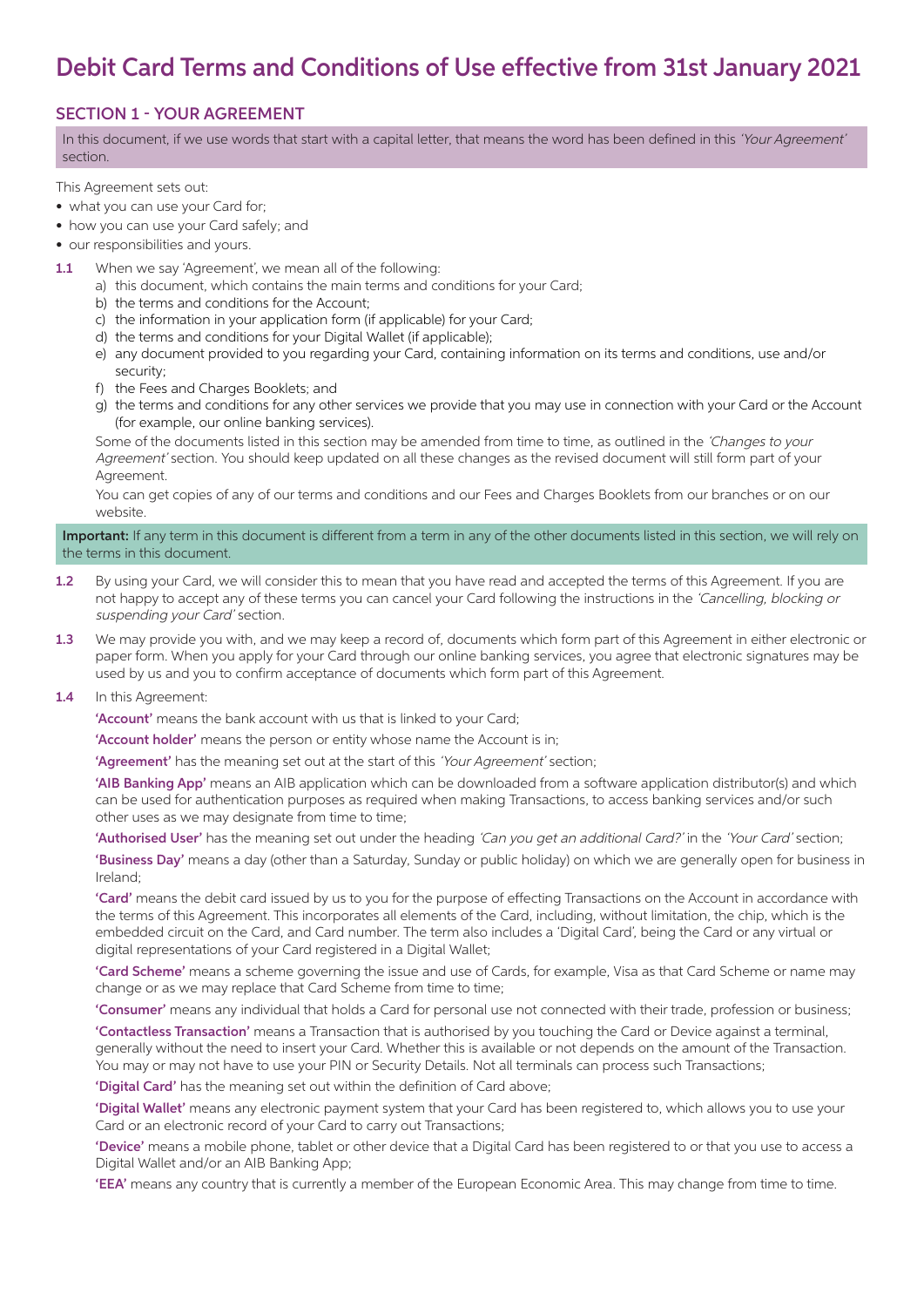'Fees and Charges Booklets' means the current editions of our schedules and/or fees and charges booklets for personal and/ or business Accounts, as applicable, and provided to you in connection with your Account and as available in our branches or on our website. These booklets and/or schedules set out the fees and charges that apply to the relevant Account and Card, including any international charges, whether accessed in Ireland or abroad;

'Merchant' means any business or individual who accepts payments made with a Card;

 'Microenterprise' means any enterprise that employs less than 10 people and whose annual turnover and/or annual balance sheet does not exceed €2million subject to certain provisions set down by law;

'Safeguard System' means a system to aid the secure use of your Card online, for example, Visa Secure, as that system or its name may change or be replaced from time to time;

'Security Details' has the meaning set out at the start of the 'Keeping your Card safe and secure' section;

 'Third Party Agreements' means any third party agreements you are subject to, which relate to your use of your Card and/or Account;

'Transaction' means a transaction in which a Card is used by you, in any manner, to debit or credit money to or from your Account;

 where we use a word in the singular this includes the plural if the context allows it, and vice versa (for example, "person" can mean "persons" and vice versa);

when we say "you" and "your" we mean the Account holder and/or the person whose name is on the Card, their successors and assigns;

when we say "we"; "us"; and "our" or "Bank" we mean Allied Irish Banks, p.l.c., and this includes our successors and assigns; we sometimes give an example of something covered by a clause or definition. We do this to assist you. The meaning and scope is never limited to these examples; and

 headings are used to assist you in reading this Agreement, but should not be taken into account in interpreting the meaning of conditions.

#### SECTION 2 - YOUR CARD

#### Starting off

- 2.1 We issue your Card to you so you can use it for Transactions on the Account.
- 2.2 Once you receive your Card, you must sign it immediately, otherwise it is not valid. Before you use your Card, we may ask you to activate it. If required, we will send you details on how to do this with the Card.
- 2.3 We supply a personal identification number (PIN) which is particular to your Card. Please see the 'Keeping your Card safe and secure' section for more information.
- 2.4 The Card remains our property at all times. As a result there may be some circumstances where we have to suspend, cancel, recall or retain it. We won't do so unless we decide it is necessary.

#### Using your Card

- 2.5 You must use your Card in the way set out in this Agreement.
- 2.6 You can use your Card up to a certain number of times a day. We call this a Transaction limit. There is also a daily limit, meaning your Card can be used to make payments up to a certain combined value every day. You can find out more about these limits by contacting us. They are subject to change and we won't always be able to confirm the limit due to security reasons. You can also contact us to agree spending limits for using your Card online, subject to our Transaction and daily limits.
- 2.7 Depending on the way you use your Card, there may be other limits beyond our control. For example, certain cash machines may have their own limits attached, which could be more or less than the daily limit on your Card.
- 2.8 Transactions are generally processed within 3-5 Business Days of using your Card. This timeframe may be shorter or longer depending on how or where your Card is used. It may also depend on factors outside our control.
- 2.9 Your Card can be used abroad. It may be accepted at locations displaying a symbol that matches the one on your Card. There may be different limits and local regulations that govern its use, which are beyond our control.
- 2.10 If you are refunded by a third party, such as a Merchant, in respect of a Transaction, we will credit you the relevant amount once that third party has processed the refund with us. If it was a non-euro Transaction, the amount refunded may differ to the original amount spent, once fees and charges have been deducted. Please see the 'Fees and charges' section for further information.
- 2.11 If you are a Consumer, your Card may not be used for business or commercial purposes. If you are not a Consumer, your Card may only be used for business or commercial purposes.
- 2.12 A Card must not be used for any illegal purpose.
- 2.13 A Card must not be used after this Agreement has ended, the Card has expired, been cancelled or suspended, or if the Card or Device has been reported lost, stolen, misused or its safety has been compromised.

#### How do you get a replacement Card?

- 2.14 You can contact us if you need a replacement Card at any time. We will then organise for a replacement Card to issue to the last address you provided us with. Otherwise, it will automatically issue by the expiry date printed on the Card. However, we may not issue a replacement if you have not used your Card in the last 12 months. We will not supply a replacement Card if you have asked us not to do so at least 45 days before the expiry date printed on the Card.
- 2.15 We reserve the right not to issue a replacement Card.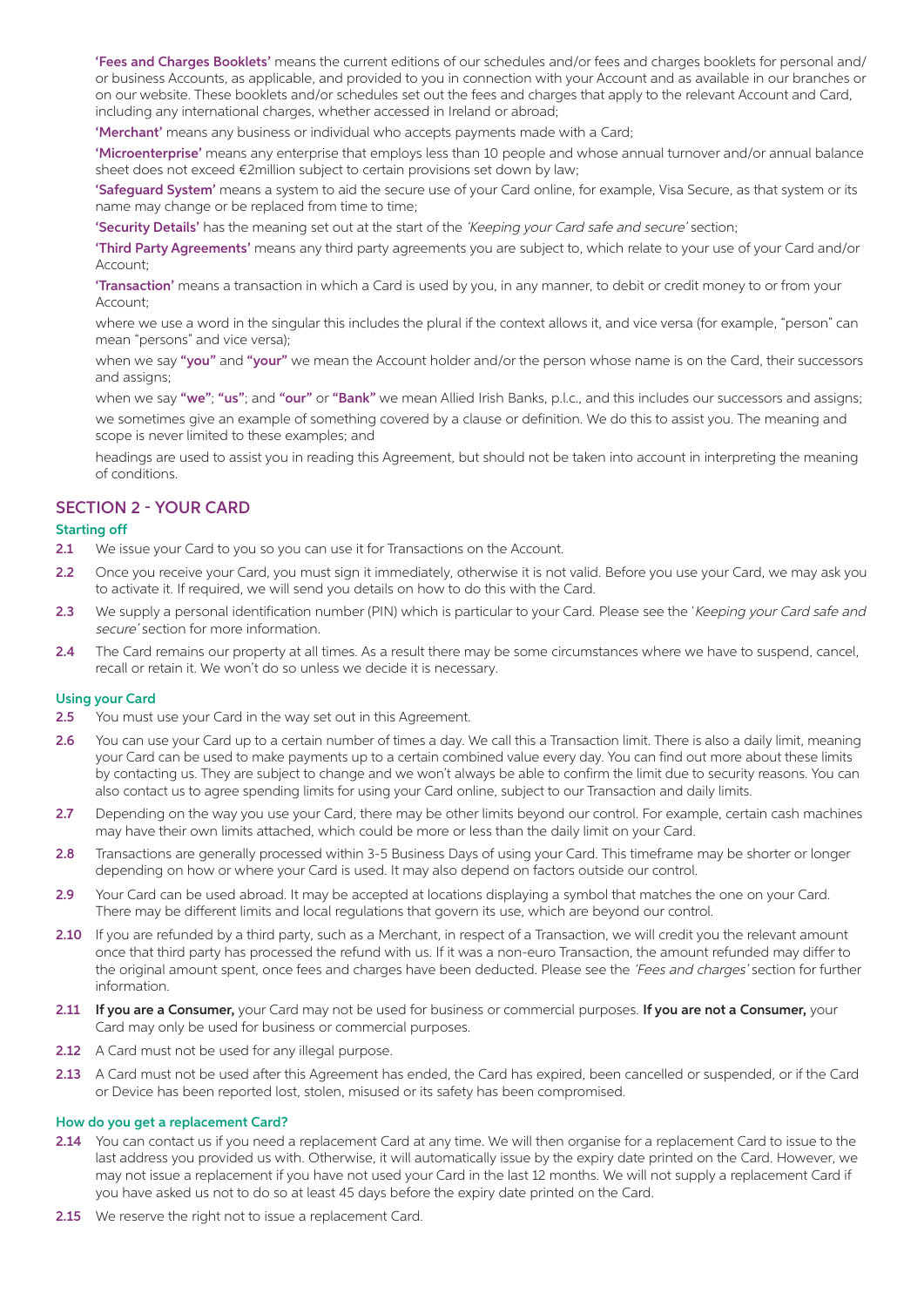#### Can you get an additional Card?

- 2.16 On the Account holder's request, we may issue a Card, or an additional Card, to a nominated person, known as an 'Authorised User'. We may or may not grant this request. We may have additional rules on who can be an Authorised User (for example, they may have to be a signatory on the Account).
- 2.17 The Authorised User's Card will have its own PIN. The use of that Card will also be governed by this Agreement. It is the Account holder's responsibility to provide a copy of this Agreement, and any future amendments to it, to the Authorised User and ensure that they comply with its terms.
- 2.18 If the Account holder wants to remove an Authorised User, that Authorised User will still be able to use their Card, including any Digital Cards, until the Card is cancelled, destroyed and, if applicable, returned to us. We set out what we mean by 'destroy' in the 'Keeping your Card safe and secure' section.
- 2.19 The Account holder will have access to the information on the Authorised User's Transactions. Likewise the Authorised User will have access to information about the Account and Transactions. However, the Authorised User will not be able to amend any of the Account details.
- 2.20 We reserve the right to cancel an Authorised User's Card at any time. If we do, we will contact you beforehand as set out in the *'How we can contact each other'* section. We can also cancel the Authorised User's Card at any time on the Account holder's, or the Authorised User's, request. You must contact us to do so. You must then destroy the Card and, if applicable, return it to us immediately.

# SECTION 3 – AUTHORISING TRANSACTIONS

#### How do you authorise Transactions?

- 3.1 The way you authorise Transactions depends on how you use your Card. You can:
	- a) use your Card with its PIN, such as at a cash machine or at a card terminal (for example, in a shop);
	- b) use your Digital Card or Digital Wallet with or without your Security Details and/or a Safeguard System;
	- c) provide the Card details by phone, mail or online, with or without the use of your Security Details and/or a Safeguard System;
	- d) use your Card and/or Device for Contactless Transactions, where possible;
	- e) use your Card together with your Security Details to transfer money to another card, where possible; or
	- f) use your Card and sign for the Transaction.

When you use your Card in these ways we will take it that you have authorised the Transaction.

Important: With some of the above, you may also be asked to use your PIN and/or provide identification details, such as your name, address and telephone number, or call out parts of your Card details such as the 3 digit code on the back of your Card as a precautionary measure.

#### What else affects how you authorise Transactions?

- 3.2 You must also comply with any additional terms connected with the use of your Card. These may be our terms and conditions (like those for a Safeguard System) or Third Party Agreements (such as those from the provider of a Digital Wallet). If you don't comply, we might not authorise the Transaction.
- 3.3 When you use your Card online, we may need to confirm it's you before the Transaction can be authorised. We'll do this by using a Safeguard System and may also use an authentication service. Your Card is automatically enrolled for a Safeguard System, however the Account holder or Authorised User may need to register for an authentication service. This authentication service will require you to enter your Security Details to identify you, for example, using an AIB Banking App, or any other way made available by us. If we ask you to identify yourself and you can't or you don't follow the instructions for the Safeguard System or the authentication service, we will take it that your Transaction is not authorised and it will not go ahead. For this reason, it is important to ensure that the personal information we hold about the Account holder and the Authorised User is correct and up-to-date (for example your mobile phone number and email address).

To find out more please go to www.aib.ie/webshopping

- 3.4 In some cases, you may agree to authorise a Transaction with a Merchant in advance (for example, a self-service petrol station or hotel.) This is called pre-authorisation. This pre-authorised amount might not immediately reduce the balance on the Account but may still affect the amount of funds available to you. The pre-authorised amount should only be debited from your Account if agreed by you with that Merchant. If not, and the Merchant instructs us to remove it, we will remove the pre-authorised amount from your Card as soon as possible.
- 3.5 We can't cancel a Transaction that you have authorised. If you gave a continuous payment instruction for a recurring Transaction (for example, a subscription, set up from your Card with a third party) and you want to cancel it you can do so by contacting us up to the last Business Day before the Transaction is due to leave your Account. You should also give written notice to that third party and keep a record of any contact made. To assist you, your Card is automatically enrolled in a card updater service with the relevant Card Scheme (for example, Visa). This service allows a participating Merchant to access Card details through the Card Scheme so they can continue to process a Transaction, recurring or otherwise. As not all Merchants take part in this service, you should still notify each Merchant when your Card details or the status of your Account changes. If you don't, your Account may or may not still be charged. You are responsible for making sure the Merchant has your new Card details to process a Transaction. If you do not want to be included in the card updater service, please contact us as set out in the *'How we can contact each other'* section.

#### Unauthorised Transactions

3.6 Except as set out under the rest of this 'Unauthorised Transactions' heading, if you notify us without undue delay that a Transaction from your Account was not authorised by you, we will usually refund the amount of that unauthorised Transaction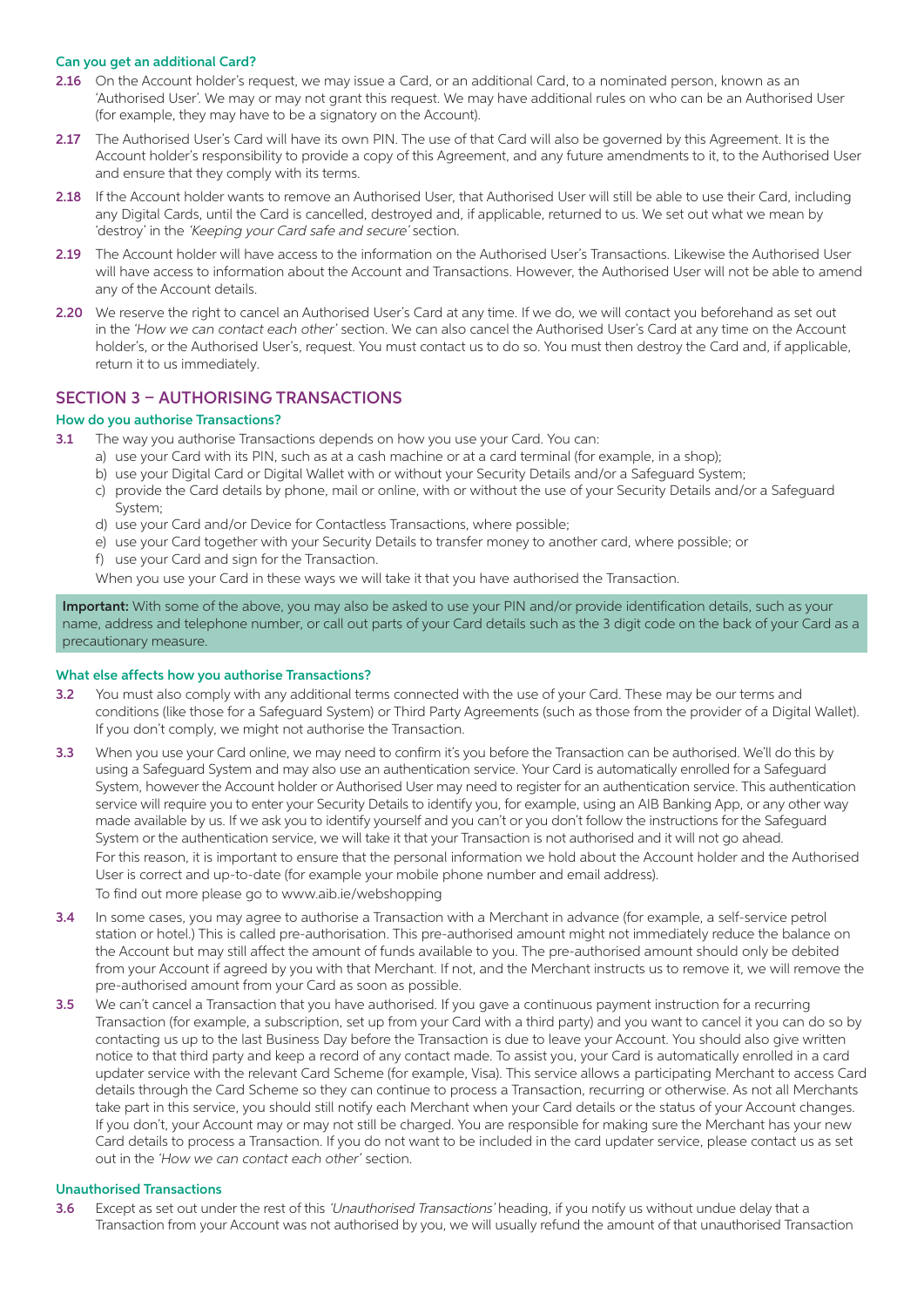and restore your Account to the state it would have been in had the unauthorised Transaction not taken place. We will not have any further liability to you in this respect.

Important: We will normally say that there has been undue delay to notify us if you fail to do so within 30 days, or 60 days if the receiving financial institution is outside the EEA, after receipt by you of a statement or payment advice detailing the relevant Transaction. In any event, a failure to notify us within 13 months of the Transaction will always amount to undue delay. You must notify us by contacting us through your branch or by phone or by any other way which we make known to you.

- 3.7 If the unauthorised Transaction resulted from the loss, theft or misuse of any Card, Device and/or Security Details, you may be liable for any losses. However, if you are a Consumer or Microenterprise, this liability is limited to €50. In any event, we will refund the full amount where:
	- a) the loss, theft or misuse was not detectable to you prior to a Transaction, except where you have acted fraudulently; and/or
	- b) the unauthorised Transaction was caused by the acts or lack of action on our part (including any employee, agent or branch of ours or a body to which we have outsourced activities).
- 3.8 We may not give you a refund if:
	- a) we reasonably think you have acted fraudulently and we notify the relevant national authority of this; and/or
	- b) you have fraudulently, deliberately or with gross negligence:
		- i. failed to keep safe any aspect of your Card, Device and/or Security Details; and/or
		- ii. failed to tell us without undue delay about the loss/theft/misuse of your Card, Device and/or Security Details.
- 3.9 If, as result of an investigation, we establish that the Transaction claimed as unauthorised is in fact an authorised Transaction, we will debit your Account with any amount refunded and re-charge any fees and/or charges (including interest) that you owe us. You may also be responsible for any reasonable costs incurred by us in carrying out the investigation. As part of any such investigation, if you are not a Consumer or Microenterprise, you will be responsible for demonstrating that the Transaction was unauthorised.

#### What about refunds for Transactions you have authorised?

- 3.10 If you use your Card as a Consumer or Microenterprise and the Merchant's financial service provider is also in the EEA, then you may also be entitled to a full refund if you can prove to us that both of the following circumstances applied:
	- a) when you authorised the Transaction the exact amount of the Transaction was not specified to you; and
	- b) the amount of the Transaction was more than you could have reasonably expected to pay, given your previous spending patterns, the terms of this Agreement and the circumstances of the Transaction.
- 3.11 You will not be entitled to any refund for an authorised Transaction where you gave us direct permission to carry out the Transaction and where information on the future payment was made available to you at least 4 weeks before the Transaction.
- 3.12 To request a refund of a Transaction you have authorised, you must contact us within 8 weeks of the date of the Transaction being debited from your Account. If we are satisfied you are entitled to a refund, we will refund you within 10 Business Days of your request or provide reasons for refusing the refund.

 To calculate the 10 Business Day period, we will take it that your request has been made when you provide us with all information we reasonably consider relevant to assess your claim. If we refuse to refund you and you are not satisfied with our reasons, you may wish to log a complaint as set out under the 'Complaints' heading in the 'How we can contact each other' section.

#### SECTION 4 – KEEPING YOUR CARD SAFE AND SECURE

By 'Security Details' we mean any security process we may require you to follow or use to make an instruction or confirm your identity or access a Device for certain functionality on that Device (for example, a passcode, password, fingerprint or voice).

#### How to keep your Card, PIN and Security Details safe and secure

- 4.1 The PIN we issue for your Card may be changed by you. You may also have other Security Details that you use in connection with your Card and/or Device. You must not share any PIN or Security Details with anyone else. You should memorise them and then dispose of them securely.
- 4.2 You must not give your Card to other people or allow others to use it. You must only ever give out any of your Card details as part of a Transaction, to verify your identity to us or to report it as lost, stolen, misused or that its safety has been compromised.
- 4.3 You must not give your Device to other people or allow others to use it as they may be able to access or use your Digital Card or AIB Banking App. Before you replace or dispose of a Device, you must ensure you delete any Digital Wallet or AIB Banking App from that Device. You should also immediately delete any information such as an email or text messages sent or received by you in connection with your Card or Account. You must not have any reference(s) to or details of any PIN or any Security Details on your Device.
- 4.4 You should always check the amount of any Transaction before you authorise it.
- 4.5 You should also check the Transactions recorded on the Account as often as possible and, where possible, we recommend that you review your Account details online on a regular basis. Please contact us immediately if you have any queries, if you think you might not have authorised any entry or if a Transaction hasn't appeared on the Account.
- 4.6 Any Third Party Agreements you might have (such as those with your mobile phone or Digital Wallet provider) may also set out security requirements for you to comply with.

Important: If you do not comply with this Agreement and someone else finds or knows your PIN or Security Details they could use your Card without your permission. You may be responsible for any loss suffered. There may be other consequences, which we set out under the 'Unauthorised Transactions' heading in the 'Authorising Transactions' section and in the 'Our and your responsibilities' section.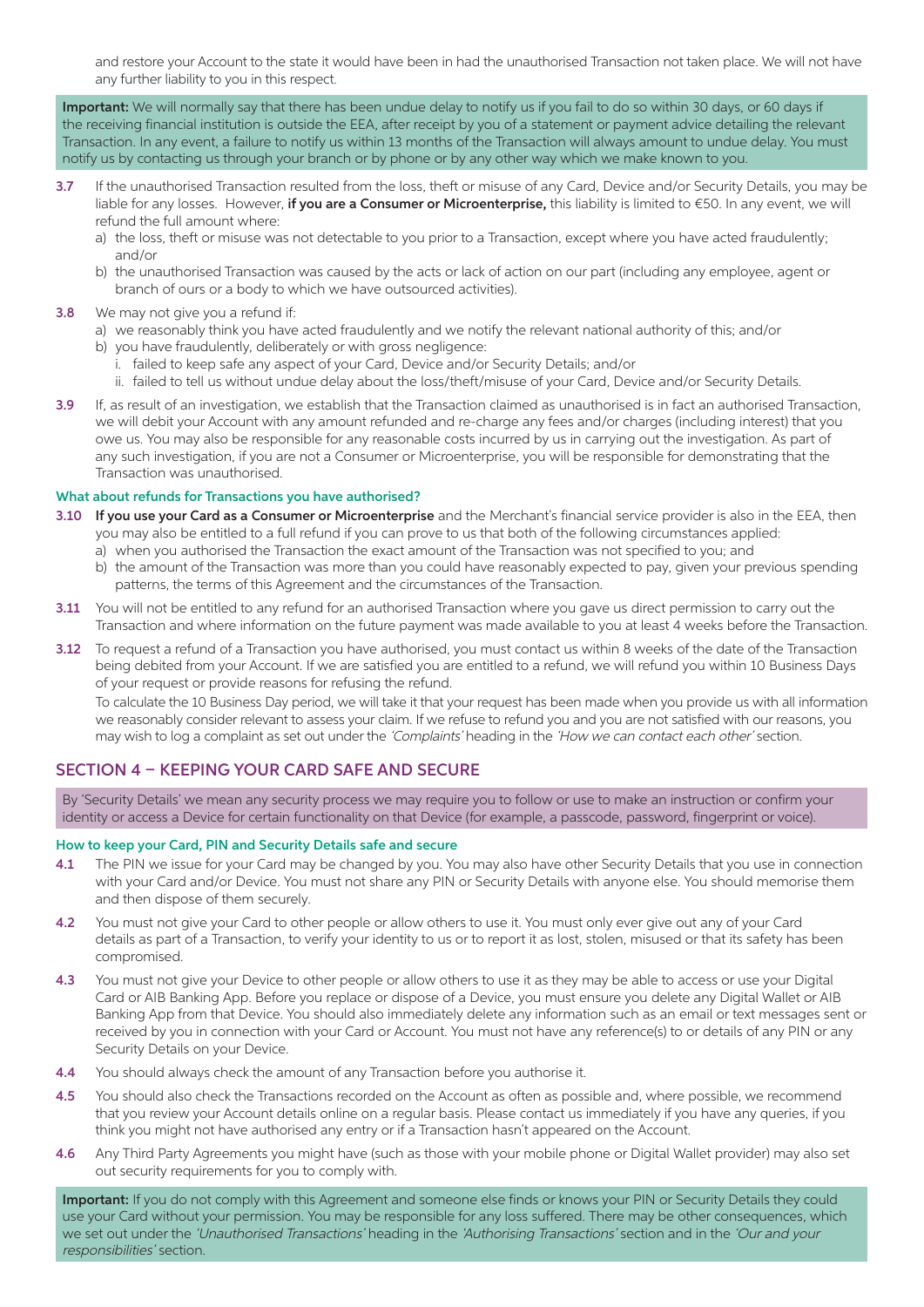#### What happens if you or we have any security concerns?

When we say you must destroy your Card, we mean that you must cut your physical Card in two through the signature, magnetic strip and chip and return it to us. It also means that you must deregister or delete all digital versions of that Card.

- 4.7 You must contact us immediately if you have any concerns whatsoever about the whereabouts or the safety of any aspect of your Card, Device or Security Details. We will also accept notification from the Card Scheme or a card protection service acting on your behalf.
- 4.8 You may request us to suspend your Card temporarily. We may do this but you will not be able to use your Card until the suspension has been lifted as your Transactions will be declined. We will lift the suspension at your request.
- 4.9 If we are notified of safety concerns for your Card, Device or Security Details, we may cancel the Card. If the Card is in your possession, you must immediately destroy the physical Card. If your Card is registered to a Digital Wallet, your replacement Card should automatically update in the Digital Wallet by the time you receive your replacement physical Card.
- 4.10 If we do have to cancel your Card, we may have to contact third parties such as the police or other relevant authority and pass on any relevant information to them. We will only do so if necessary. If so, you will be required to cooperate with any resulting investigation.
- 4.11 Where we suspect your Card is being used improperly or without your permission, we may investigate and/or stop allowing its use. This could result in your Card being refused and/or Transactions declined. We may ask you to respond to a communication we send you, such as a text message, to verify the Transaction before we can process it. Further details are set out in the 'How we can contact each other' section. It may not always be possible for us to contact you before we suspend your Card or decline a Transaction but we will do our best to do so. This is done for your protection and we are not responsible for any loss or damage that might be caused as a result.

# SECTION 5 - FEES AND CHARGES

#### What do you need to know?

- 5.1 We charge certain fees and/or charges for using your Card. We list them in our Fees and Charges Booklets.
- 5.2 We may take any fees and/or charges that you owe us for the use of your Card directly from the Account.
- 5.3 We apply government levies and stamp duties in respect of your Card which will also be debited from the Account.
- 5.4 We do charge for non-euro transactions as detailed in the Fees and Charges Booklets. If you use your Card for any non-euro Transactions, the amount will be converted to euro using the Card Scheme exchange rate. We have no control over when the Transaction is processed by the Card Scheme and when the exchange rate is applied. For most non-euro Transactions, the Card Scheme generally applies their exchange rate within a few days.

 More information on how and when these exchange rates apply is available on our website www.aib.ie. For Transactions within the EEA, we provide a comparison by way of percentage mark-up between (i) our rate which is made up of the Card Scheme exchange rate for that day in addition to our currency conversion fee, and (ii) the European Central Bank foreign exchange rate. This is available on our website www.aib.ie.

 We may also be required by law to send you information electronically once you have completed a non-euro Transaction in the EEA in accordance with the *'How we can contact each other'* section. If you are not a Consumer, this may not apply to you.

 In addition to the fees, charges (and interest, if applicable) set out in the Fees and Charges Booklets you may also be charged a transaction fee by the local bank which processes the Transaction. For further information you can contact us using the details set out in the *'How we can contact each other'* section or visit our website www.aib.ie.

5.5 We may from time to time make changes to existing fees and charges and/or introduce new fees and charges as set out in the 'Changes to your Agreement' section.

#### Third party charges

- 5.6 You may also have to pay some third parties for the use of services connected with your Card (for example, a mobile phone, Digital Wallet or app provider). Any such fees and/or charges are your own responsibility.
- 5.7 Our standard fees apply if you use your Card abroad to transact in euro. However, we have no control over third parties that may apply a charge to you for processing the Transaction or who convert the local currency into euro and charge for doing so. We also have no control over the rates that may apply.

# SECTION 6 – OUR AND YOUR RESPONSIBILITIES

#### Our responsibility to you

- 6.1 You will have no claim against us and we will have no liability to you:
	- a) for any increased costs or expenses, any loss of profit, business, contracts, revenues, anticipated savings, opportunities, goodwill or for any indirect, or consequential loss or damage;
		- b) if you do not comply with this Agreement, any other agreement with us or any Third Party Agreement;
		- c) where your loss relates to items or services (including their delivery or condition) paid for using your Card or is due to the inability to use your Card for a Transaction or related service;
		- d) where your loss is due to any third party refusing to accept, or delaying the acceptance of, your Card or Security Details (including any loss due to the way such refusal or delay is communicated to you);
		- e) where your loss is due to our decision not to offer, or to withdraw, any service or feature associated with your Card or Account or where we cancel, block or suspend your Card for any of the reasons set out under the 'When we can cancel, block or suspend your Card' heading in the 'Cancelling, blocking or suspending your Card' section;
		- f) where the loss is due to our failure to follow instructions from you, which in our reasonable opinion, lead us to suspect any fraudulent or improper activity on your part or on the part of any third party;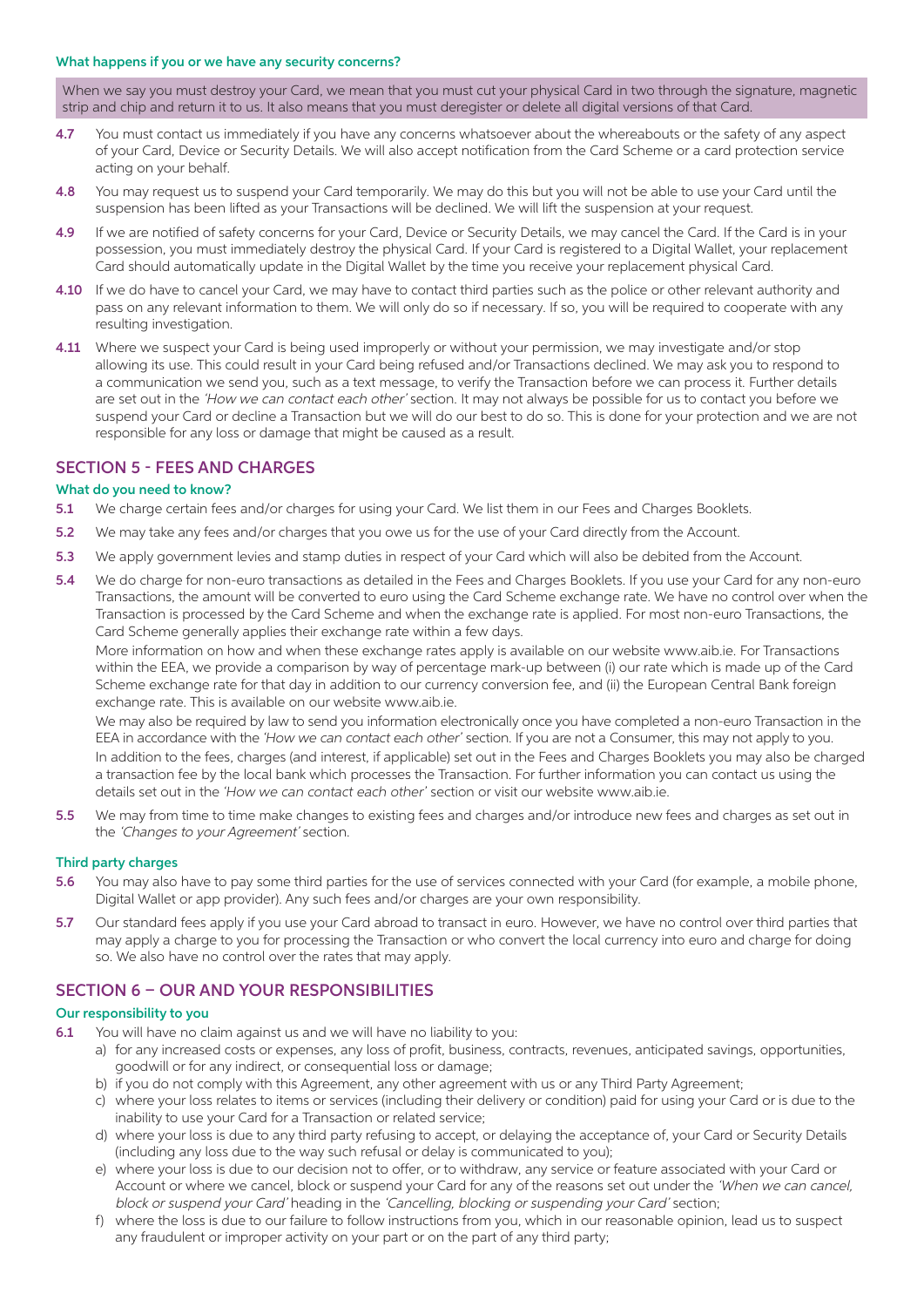- g) where you have acted fraudulently or with gross negligence;
- h) if any of the details you gave us were wrong or insufficient;
- i) where your loss is due to circumstances outside our control, which meant we couldn't follow this Agreement despite our best effort to do so (for example, a problem with a payment, settlement, clearance system, or Safeguard System or AIB Banking App, any labour disputes, act of God, government or state, war, insurrection, embargo or inability to communicate for whatever reason, contagious disease or the acts or omissions of our agents or any other third party); and/or
- j) we shall not be liable for any loss or damage suffered by you as a result of the failure of third party providers of additional facilities and benefits to perform their duties and obligations.

We will not be liable to you for any of the above losses or damages in any circumstances even if such loss or damage was reasonably foreseeable or relates to any action brought by a third party.

You shall hold us harmless from any loss or damage suffered by any person as a result of your breach of this Agreement.

- 6.2 Nothing in this 'Our responsibility to you' section will stop us being responsible for your loss, if: a) we act fraudulently, with gross negligence or such loss is a result of our wilful misconduct; or b) law or regulation does not allow us to exclude or limit liability.
- 6.3 If you are not a Consumer, the only liability we will have to you will be as a direct result of our gross negligence or wilful misconduct and in that case we still exclude liability for the types of losses we have described above under this 'Our responsibility to you' heading.

#### Your responsibility to us

- 6.4 It is important that you are aware that you also have responsibilities. By using your Card, you agree that: a) you will comply with your obligations under this Agreement; and
	- b) the Account holder is liable to pay all amounts owing on the Account, even if you do not comply with this Agreement or your Card is suspended or terminated (for more information see the 'Cancelling, blocking or suspending your Card' section).
- 6.5 If you do not comply with any of the terms of this Agreement, we can claim from you any losses or costs that we reasonably incur (for example, any costs involved for taking steps to deal with you not complying with this Agreement). In addition, we have the right to cancel, block or suspend your Card.

# SECTION 7 – CANCELLING, BLOCKING OR SUSPENDING YOUR CARD

#### When you can cancel your Card

- 7.1 You can stop using your Card at any time. However, if you want to cancel your Card, you will need to contact us and, where applicable, return your destroyed Card to us. We explain what we mean by destroy in the 'Keeping your Card safe and secure' section.
- 7.2 If the Account is closed, your Card will be cancelled.

#### When we can cancel, block or suspend your Card

- 7.3 We can cancel your Card by giving you at least two months' notice. However we can cancel, block or suspend your Card immediately (or on less notice) and/or refuse to issue or replace a Card, if: you materially breach this Agreement or any other agreement with us; you use (or allow someone else to use) your Card improperly, illegally or for criminal activity or if we suspect this to be the case; you commit or attempt to commit fraud against us or some other person or entity; we must do so to comply with any law, regulation or direction from a relevant authority or court; you provide us with false or misleading information at any time; in our reasonable opinion, you are not in a position to properly manage your financial affairs or are unlikely to be able to to pay your debts as they fall due, you face the threat of insolvency (for example in the case of a company, notice is received of a creditor's meeting or a resolution is passed for the winding up of the company) or an event of insolvency occurs (for example, in the case of a company, liquidation or receivership or in the case of a person, bankruptcy or personal insolvency); any judgment is obtained or threatened against you; you cease trading; this Agreement becomes unenforceable or any circumstances arise that are outside our control and which, in our reasonable opinion, negatively affects our ability to continue with this Agreement; the Account holder dies; or you are not a Consumer or Microenterprise and we are allowed by law to exclude you from the notice requirements set out in EU Directive 2015/2366 relating to payment services, as transposed in Ireland, and as amended and replaced from time to time.
- 7.4 Please see the 'Keeping your Card safe and secure' section for other circumstances where we can cancel, block or suspend your Card.
- 7.5 We can notify you that we intend to cancel your Card even if your Card is suspended at the time. If your Card is not suspended, we may suspend it immediately after giving you such notice.
- 7.6 If we cancel your Card, you must return your destroyed Card to us.
- 7.7 We may also stop supporting additional facilities connected with your Card (for example, your Digital Card and/or any Digital Wallet). If so, we will give you reasonable notice of this, where possible.

#### What happens when your Card is cancelled?

- 7.8 If your Card is being cancelled by you or us, the Account holder must:
	- a) repay any amount you owe us (including any payments not yet processed and any fees or charges owed);
	- b) cancel any payment due to be made to or from the Card (for example, to utility or insurance companies); and c) destroy and, if applicable, return your Card to us.
- Important: You will remain responsible to us for any amount you owe even when your Card has been cancelled.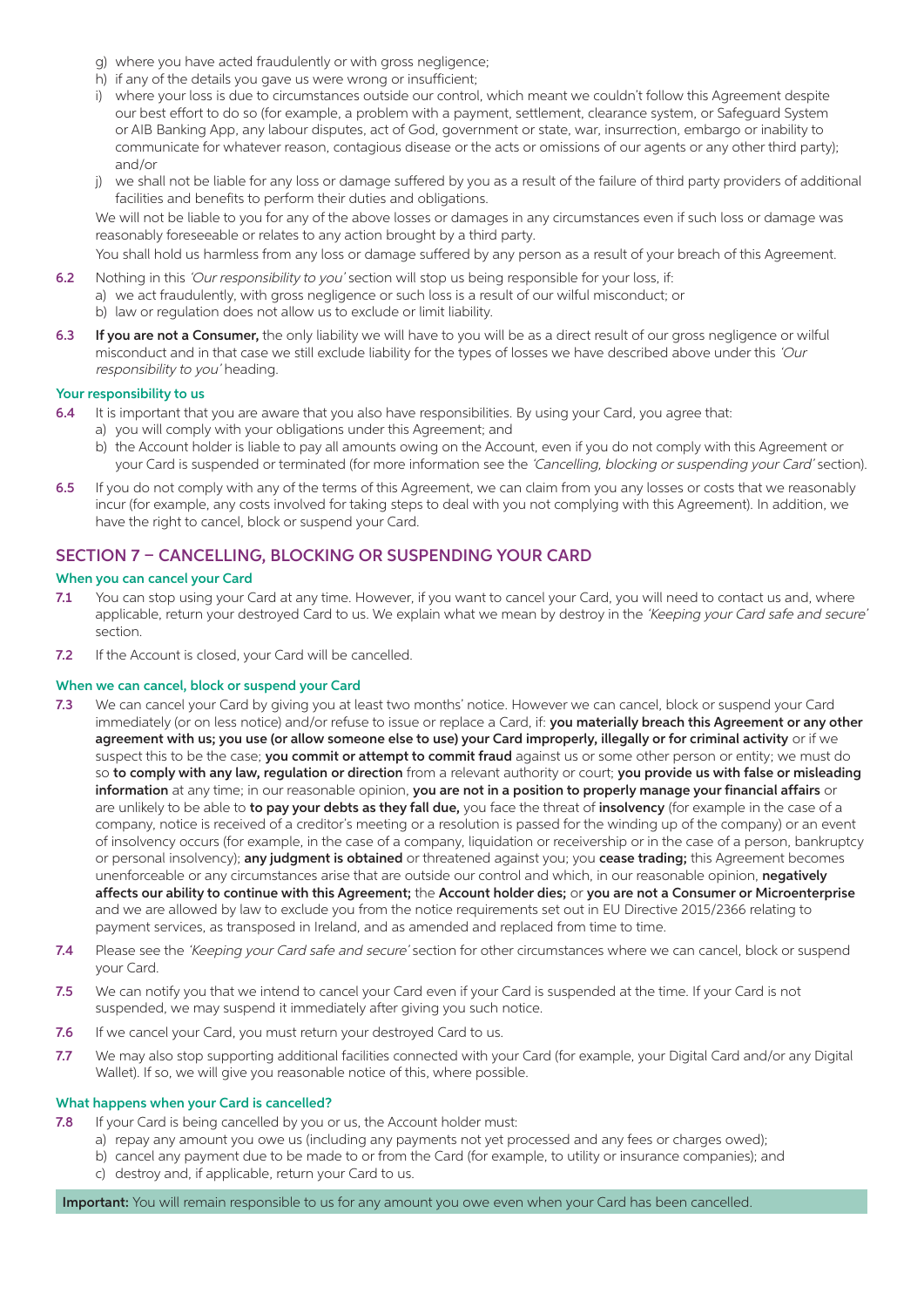# SECTION 8 - KEEPING EACH OTHER INFORMED

You need to keep us updated with your contact information so that we can communicate with you safely and quickly and so that we can confirm your identity for certain online Transactions. If you don't tell us promptly about a change in your details, you may not receive information that could be important or it may be accessed by someone else. It may also affect the Transactions you can make, which is set out under the 'Authorising Transactions' section.

8.1 When you tell us that your situation or details are changing, we may ask you to confirm this in a certain manner (such as in writing or by text message) or to comply with any other procedures. Examples of things you should keep us updated on are your name or directors' names, your postal, email or registered office address, where you are resident; and your phone number.

#### How will you get information from us?

- 8.2 We have set out in the 'How we can contact each other' section the different ways we can communicate with you.
- 8.3 The details of Transactions you make with your Card are recorded in a number of ways. For example, they may be included in your payment logs on our online banking services or in statements issued to you. You can ask us for information in relation to any Transaction which appears on your Account.
- 8.4 Please remember that communications made via the internet, Device or phone may not be secure and could be intercepted by third parties.

# SECTION 9 - CHANGES TO YOUR AGREEMENT

#### When can we make changes to this Agreement?

- 9.1 Unless law or regulation allows us to give you shorter notice (please see the examples under the *'Are there any exceptions?'* heading below), we will usually tell you about a change to this Agreement at least two months in advance of the change.
- 9.2 If you don't want to accept the change, you can cancel your Card before the change comes into effect. If you do so, you will not be charged any extra fees, charges or interest. Please see the 'Cancelling, blocking or suspending your Card' section for more information on how to cancel your Card. If you do not cancel your Card before the date on which the change comes into effect, we will take it to mean that you have accepted the change.
- 9.3 Unless we are required by law or requlation to notify you of any change to this Agreement in a particular way, we will notify you by any means available to us at the time (for example, by post, email, text message, push notification, through our online banking services, on our website, or by notice published in a national daily newspaper or displayed in one of our branches).

#### Are there any exceptions?

- 9.4 There are certain circumstances where we may give you shorter notice than outlined in this 'Changes to your Agreement' section, where we may not tell you about changes, or where we tell you about changes after we make them. This may happen where:
	- a) the change is in your favour (for example, if we reduce fees and charges on your Card);
	- b) the change is required under law or regulation by a particular date, and there isn't time to give you notice;
	- c) the change is to introduce a new product or service that you can use in relation to your Card;
	- d) the change has no impact on the operation of your Card (for example, we make a change to a term we use to describe something in this Agreement);
	- e) you are not a Consumer or Microenterprise, and we are allowed by law to exclude you from the notice requirements set out in EU Directive 2015/2366 relating to payment services, as transposed in Ireland, and as amended and replaced from time to time; or
	- f) the change relates to certain benefits that may apply to your Card. In this case, these benefits will generally have their own terms and conditions, be subject to certain eligibility criteria and may change or be withdrawn by us at any time without notice to you. Details of these benefits are not included in this Agreement and more information about them is available on our website www.aib.ie.

### SECTION 10 - HOW WE CAN CONTACT EACH OTHER

#### About us

- 10.1 Our head office is at 10 Molesworth Street, Dublin 2. Our website is www.aib.ie.
- 10.2 We are a public limited company registered at the Companies Registration Office, Dublin 1 under registration number 24173.
- 10.3 We are regulated by the Central Bank of Ireland under reference number C21174. The Central Bank of Ireland's address is PO Box No.559, Dublin 1.

#### Communicating with us

- 10.4 If you wish to contact us in relation to your Card, please contact our customer service helpline on 1800 24 22 27 or (01) 2695022, or if you are calling from abroad, on + 353 1 2695022. You can also contact your local branch.
- 10.5 If you've lost your Card or Device or wish to report it as stolen or if you have concerns about the safety of any aspect of your Card or Device, please contact us on 1800 24 22 27 or from outside of Ireland on +353 1 2695022. If you are abroad, you can contact Visa Global Assistance free of charge. Please see https://aib.ie/contact-details for their contact details. We also have a range of self service options available to you to use in these circumstances on our online banking services.

#### Communication with you

10.6 Where we are allowed by law, we may contact you in any variety of ways, such as in person, using our online banking services, by post, electronic or telecommunication means push notification or any other way available to us.

We are always looking for ways to make our services more convenient and flexible so we may introduce new ways to communicate with you in the future.